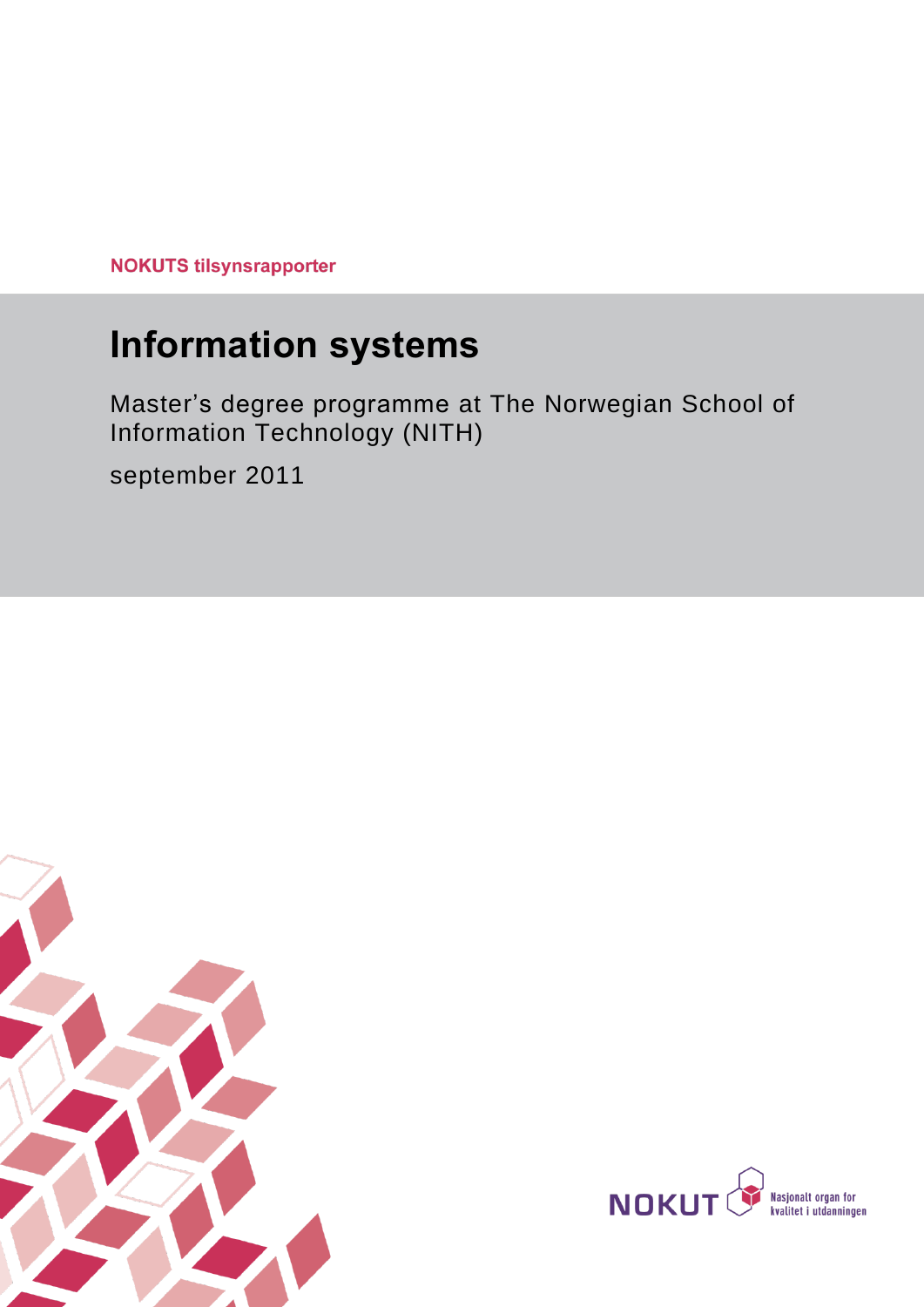| Institution:                      | The Norwegian School of Information Technology (NITH)                                                                                    |  |
|-----------------------------------|------------------------------------------------------------------------------------------------------------------------------------------|--|
| Name of educational<br>provision: | <b>Information Systems</b>                                                                                                               |  |
| Degree/Studiepoeng<br>(ECTS):     | Master, 120 ECTS                                                                                                                         |  |
| <b>Expert Committee:</b>          | Associate professor Espen Andersen, BI Norwegian Business school<br>Professor Birgitta Bergvall-Kåreborn, Luleå Unicersity of Technology |  |
| Archive Number:                   | 11/200                                                                                                                                   |  |
| Date of decision:                 | 02.09.2011                                                                                                                               |  |

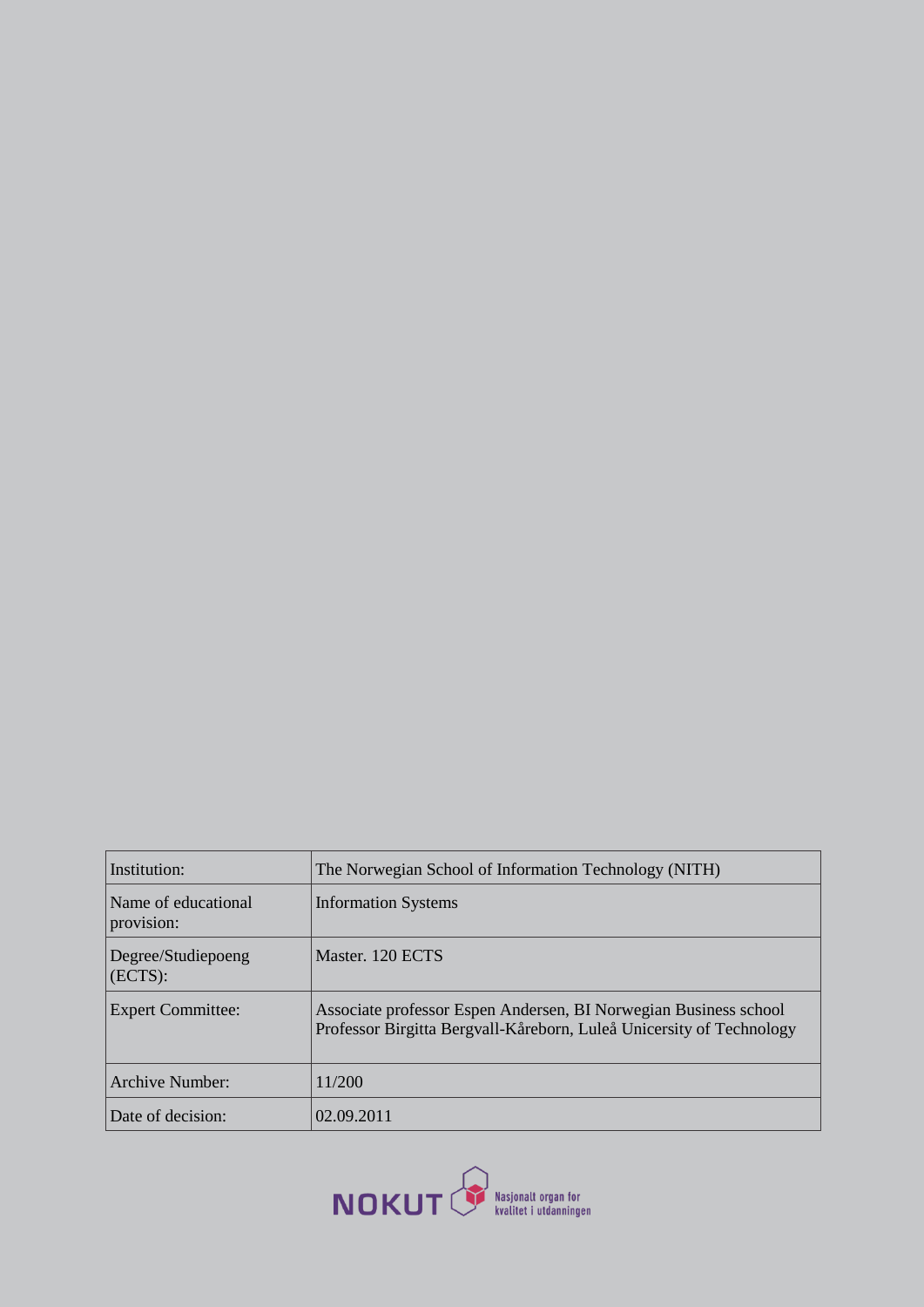## **Introduction**

The external quality assurance performed by NOKUT consists of evaluating the institution's quality assurance systems, accreditation of new provisions and revision of accredited provisions. Universities and university colleges have different self-accrediting powers. For an institution without selfaccrediting powers to establish a provision in a certain cycle an application must be made to NOKUT.

Hereby NOKUT presents the accreditation report of Master degree of Information systems at The Norwegian School of Information Technology (Norges informasjonsteknologiske høgskole). The expert evaluation in this report is part of the accreditation process following NITH's application for accreditation of Information Systems submitted before the application deadline on 15.03.2011. This report clearly indicates the extensive evaluation performed to ensure the educational quality in the planned educational provision.

Master of Information Systems at The Norwegian School of Information Technology fulfils the conditions expressed in the Regulation concerning NOKUT's supervision and control of the quality in Norwegian higher education (tilsynsforskriften).

This decision does not have limited validity in time. NOKUT will however make a subsequent supervision of the educational provision within 3 years.

Terje Mørland Director

Information on accreditation of educational provisions (in Norwegian):

[http://www.nokut.no/no/Norsk-utdanning/Universitet-og-hogskole/Akkreditering-av-studietilbod/Korleis-sokje](http://www.nokut.no/no/Norsk-utdanning/Universitet-og-hogskole/Akkreditering-av-studietilbod/Korleis-sokje-akkreditering/)[akkreditering/](http://www.nokut.no/no/Norsk-utdanning/Universitet-og-hogskole/Akkreditering-av-studietilbod/Korleis-sokje-akkreditering/)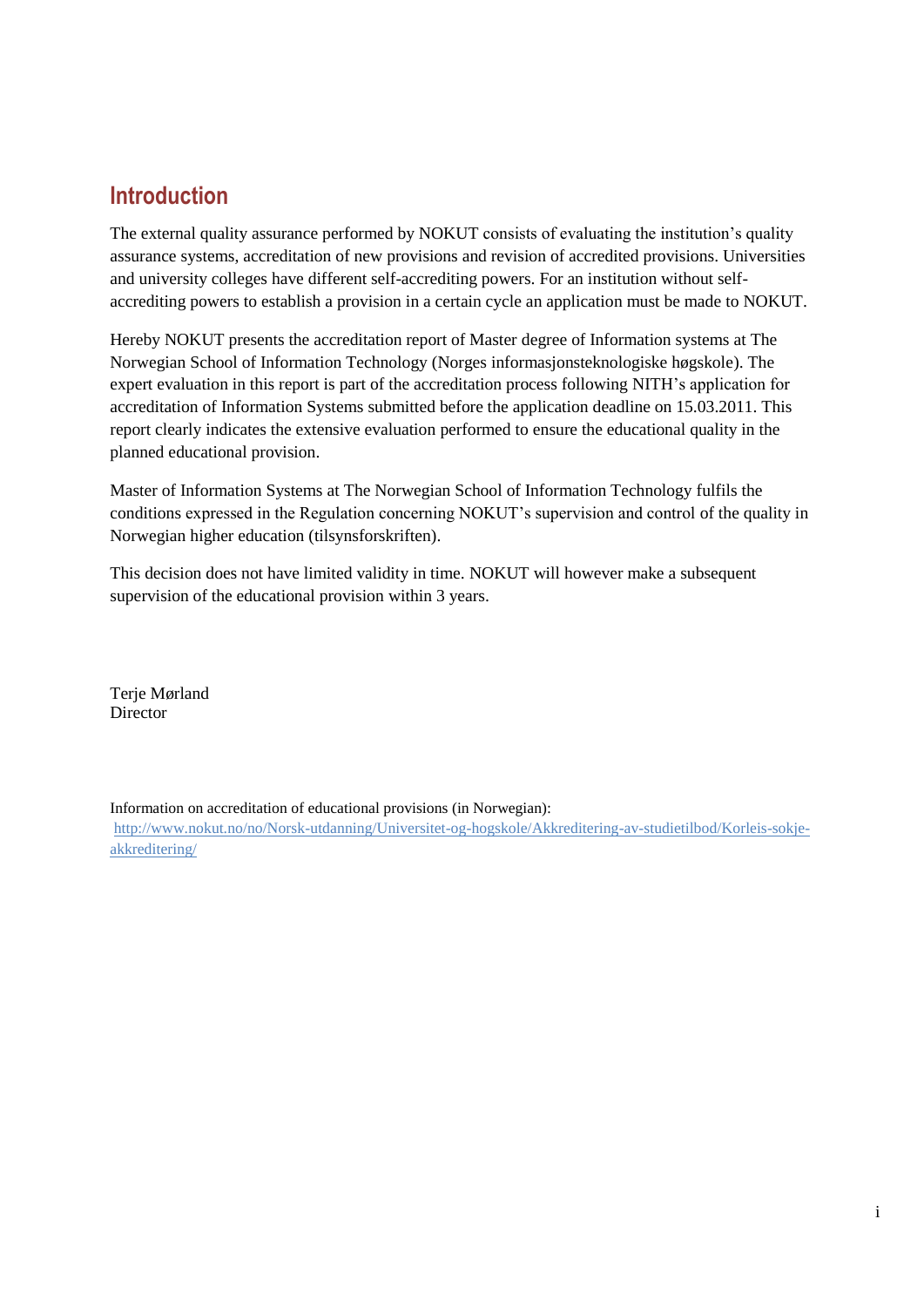## **Content**

| $\mathbf{1}$ |     |  |  |  |
|--------------|-----|--|--|--|
| $\mathbf{2}$ |     |  |  |  |
| $3^{\circ}$  |     |  |  |  |
| 4            |     |  |  |  |
|              | 4.1 |  |  |  |
|              | 4.2 |  |  |  |
|              | 4.3 |  |  |  |
|              |     |  |  |  |
|              | 4.4 |  |  |  |
| 5.           |     |  |  |  |
| 6            |     |  |  |  |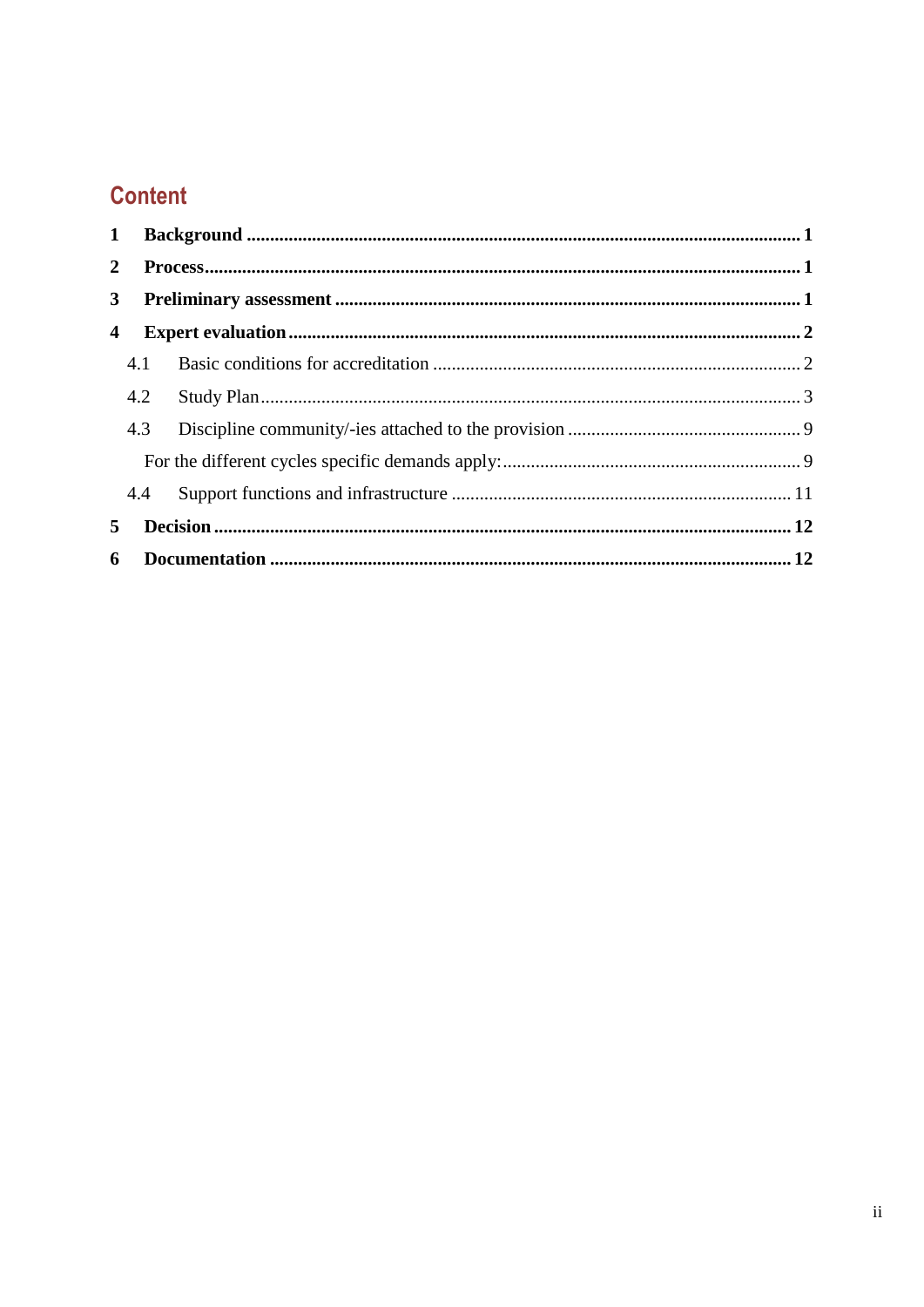## <span id="page-4-0"></span>**1 Background**

NITH is a University College with institutional accreditation from NOKUT. NITH has power of selfaccreditation for educational provisions in the first cycle, but has to apply to NOKUT for accreditation of educational provisions in all higher cycles.

The institution's quality assurance system was evaluated and accepted by NOKUT in 2011. The institution does not yet have any educational provisions with accreditation from NOKUT.

NITH applied for accreditation of Master of Information Systems 120 ECTS within the application deadline 15.03.2011.

## <span id="page-4-1"></span>**2 Process**

NOKUT makes a preliminary assessment to ensure that all basic conditions for accreditation are fulfilled as expressed in the Regulation concerning NOKUT's supervision and control of the quality in Norwegian higher education (tilsynsforskriften). For applications that have been approved, NOKUT appoints external experts for the evaluation of the application. The external experts have declared that they are not disqualified from performing a professionally independent evaluation.

The expert committee shall come to a clear conclusion, either yes or no, considering whether the quality of the educational provision complies with the requirements in the Regulation. The expert committee is also requested to advice on further developments of the provision. All criteria must be satisfactorily met before NOKUT makes a decision about accreditation.

If the conclusion reached by the expert committee is negative, the report will be sent to the applicant institution for commentary. The institution is given three weeks to comment on the expert committee's evaluation. Thereafter NOKUT makes a decision about whether the comments should be sent to the committee for additional consideration. The experts are given 2 weeks to submit the assessment. NOKUT then reaches a final decision about accreditation.

## <span id="page-4-2"></span>**3 Preliminary assessment**

## **Tilsynsforskriften § 4-1 Basic conditions for accreditation**

- 1. Demands expressed in the Universities and Colleges Act concerning the following arrangements will be assessed:
	- a. Internal regulations and governance
	- b. Appeals committee
	- c. Learning Environment Committee
	- d. Educational Plan
	- e. Diplomas and Diploma Supplement
	- f. Quality assurance system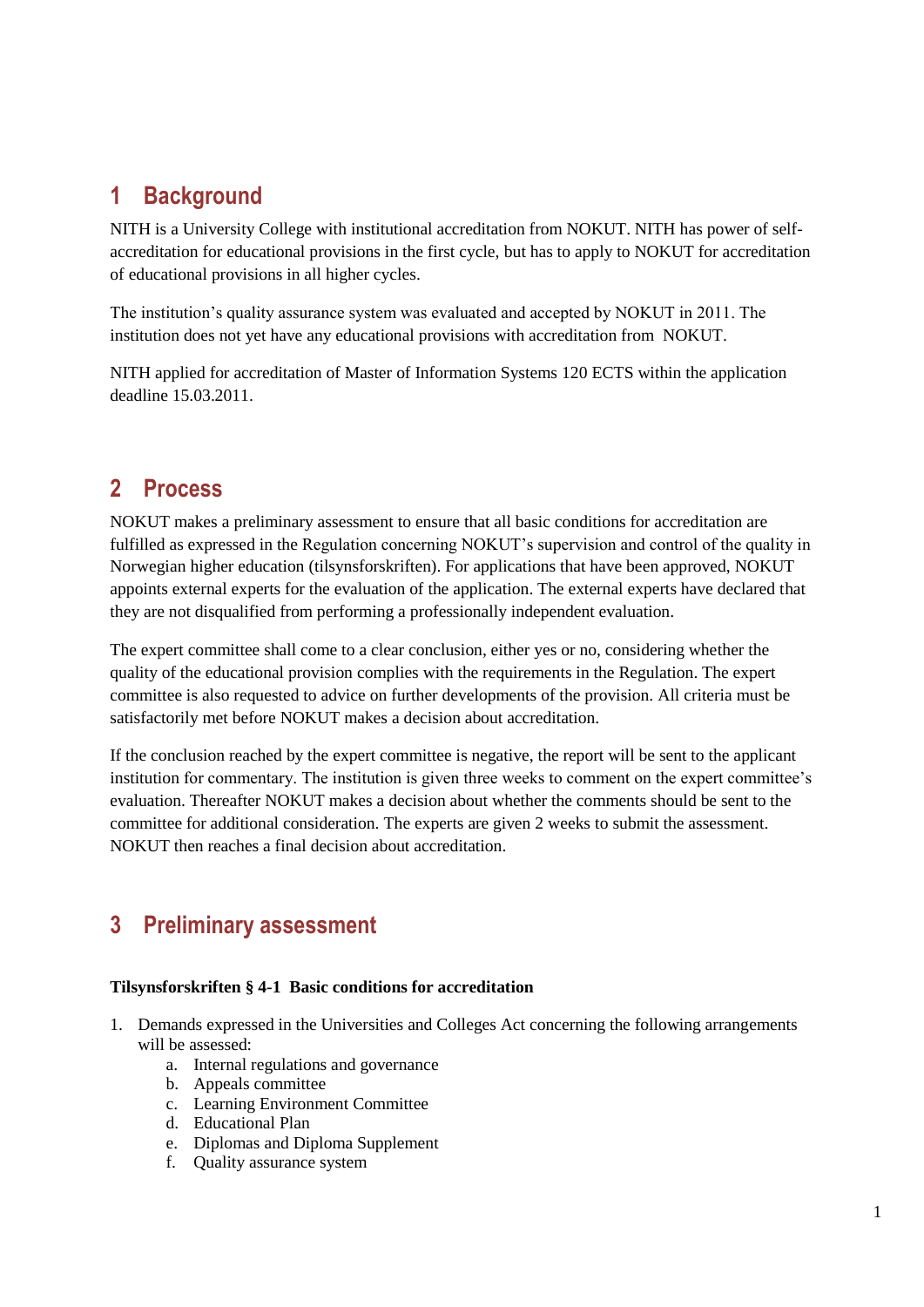#### NOKUTs assessment

NITH is accredited as a university college. Hence, it is presupposed that the demands expressed in the Universities and Colleges Act are fulfilled. The diploma supplement is evaluated as satisfactorily.

<span id="page-5-0"></span>NOKUT has considered and found that the form of the application is satisfactory for expert evaluation.

## **4 Expert evaluation**

This chapter is the expert committee's evaluation. The term "We" refers to the expert committee as such. The numbering on each heading refers to the corresponding provision in the Regulation.

## <span id="page-5-1"></span>*4.1 Basic conditions for accreditation*

#### **4.1.1 Demands expressed in the Universities and Colleges Act**

These demands have been evaluated by NOKUT in the Preliminary assessment.

## **4.1.2 Demands expressed in national curriculum frameworks and in relevant Regulations issued by the Ministry of Education and Ressearch must be met.**

#### **Evaluation**

All demands in the regulation for Master degree are satisfactorily met by the applicant institution.. There are no national curriculum regulations for this program.

#### **Conclusion**

Yes, the condition is fulfilled.

## **4.1.3 Estimates of student recruitment, as relevant in relation to the establishing of a satisfactory learning environment and stable provision, must be presented.**

#### **Evaluation**

Sufficient base of bachelor students, 100 graduated annually.

- There is a need in the market for this kind of education, both in the private and public sector However, there is also increased supply of these kinds of relatively general educations within IT (for instance, the University of Oslo is launching a direct competitor, a master of IT management, this year.

#### **Conclusion**

Yes, the institution's presentation is satisfactory**.**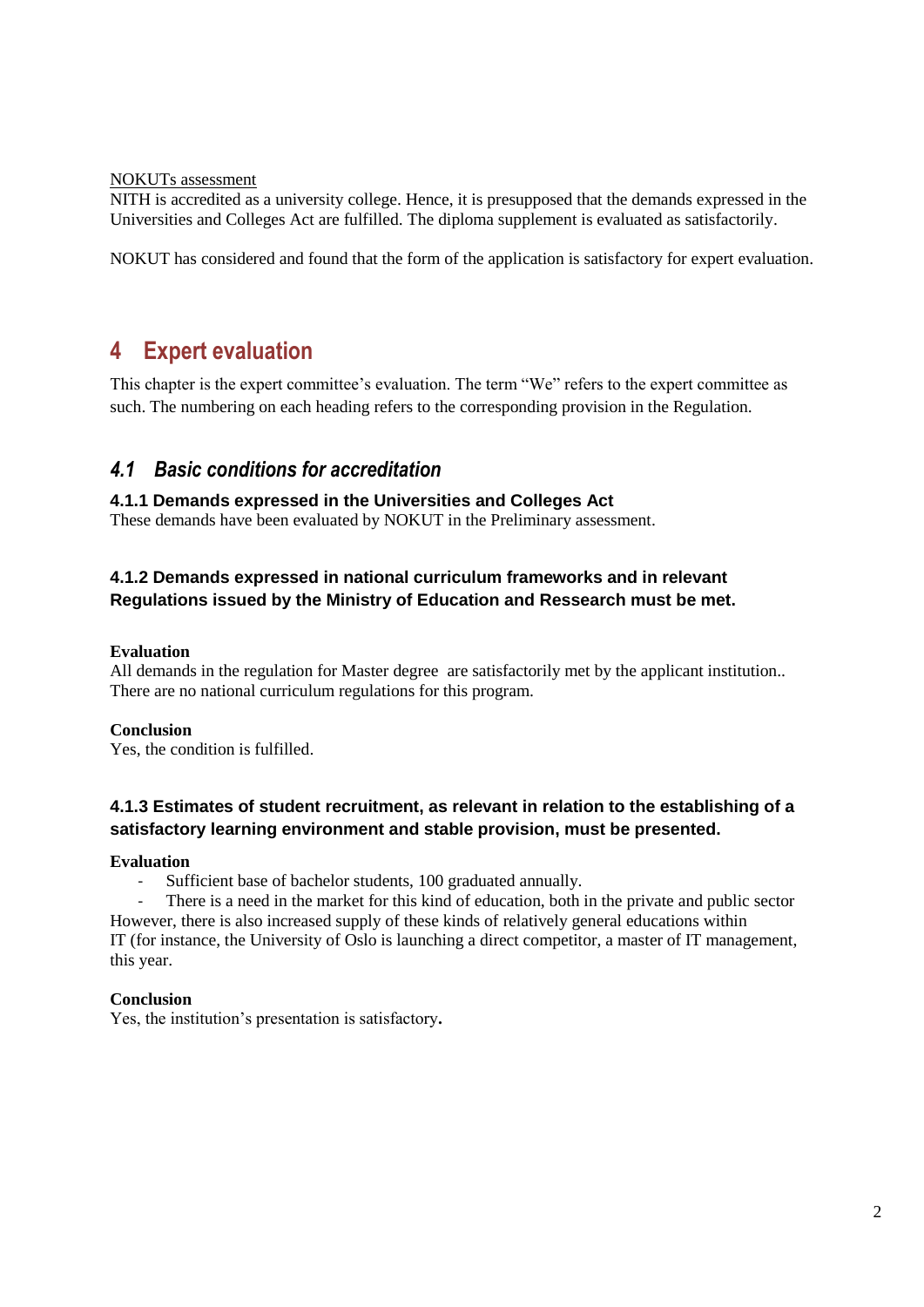## **4.1.4 A plan of the students' expected workload must be presented**

## **Evaluation**

- The number of hours and credits for each course (i.e., about four week's work) and for the programs in general is satisfactory and well documented.
- The structure and progression of the program is well put together, clearly illustrated and logical – for instance, having more classroom teaching in the early phases of the program and more thesis work and self-study towards the end is well balanced.
- The amount of work is typical of a Norwegian Masters program at intermediate-level institutions. It is, however, less than what is typically found at the leading institutions in Norway, such as UiO/IFI and NTNU.
- The allocation of hours and resources to the different learning aspects of the program is logical and well documented, both at the course and the program level.

#### **Conclusion**

Yes, the institution's presentation is satisfactory.

## **4.1.5 When part(s) of the provision is taught outside the degree awarding institution formally agreed documents must be in place to regulate issues of importance for the students.**

**Evaluation** Not applicable

**Conclusion** Not applicable

## **4.1.6 Overall conclusion of § 4-1, 2.-5., Basic conditions for accreditation**

The quality complies with the expected level according to the relevant provisions in the Regulation on NOKUT's supervision.

## **Advice on further developments**

The application says nothing about what will happen to the Master programs now run in cooperation with Brunel – will they continue or will they be subsumed into the new program? We would recommend that that the cooperative and competitive status and commitments of these programs be made clear to students before the program starts (4.1.2).

## <span id="page-6-0"></span>*4.2 Study Plan*

In this section, the following is referred:

1.The educational provision must have an adequate title

2.The provision must be described with reference to learning outcomes

a. Learning outcomes must be expressed in terms of a candidate's intended achievements in

knowledge, skills and general competence, as related to the National Qualifications Frameworks.

b. The provision's relevance for working life and/or continued studies must be clearly expressed. c. Content and design of the provision must be satisfactorily related to the description of learning outcomes.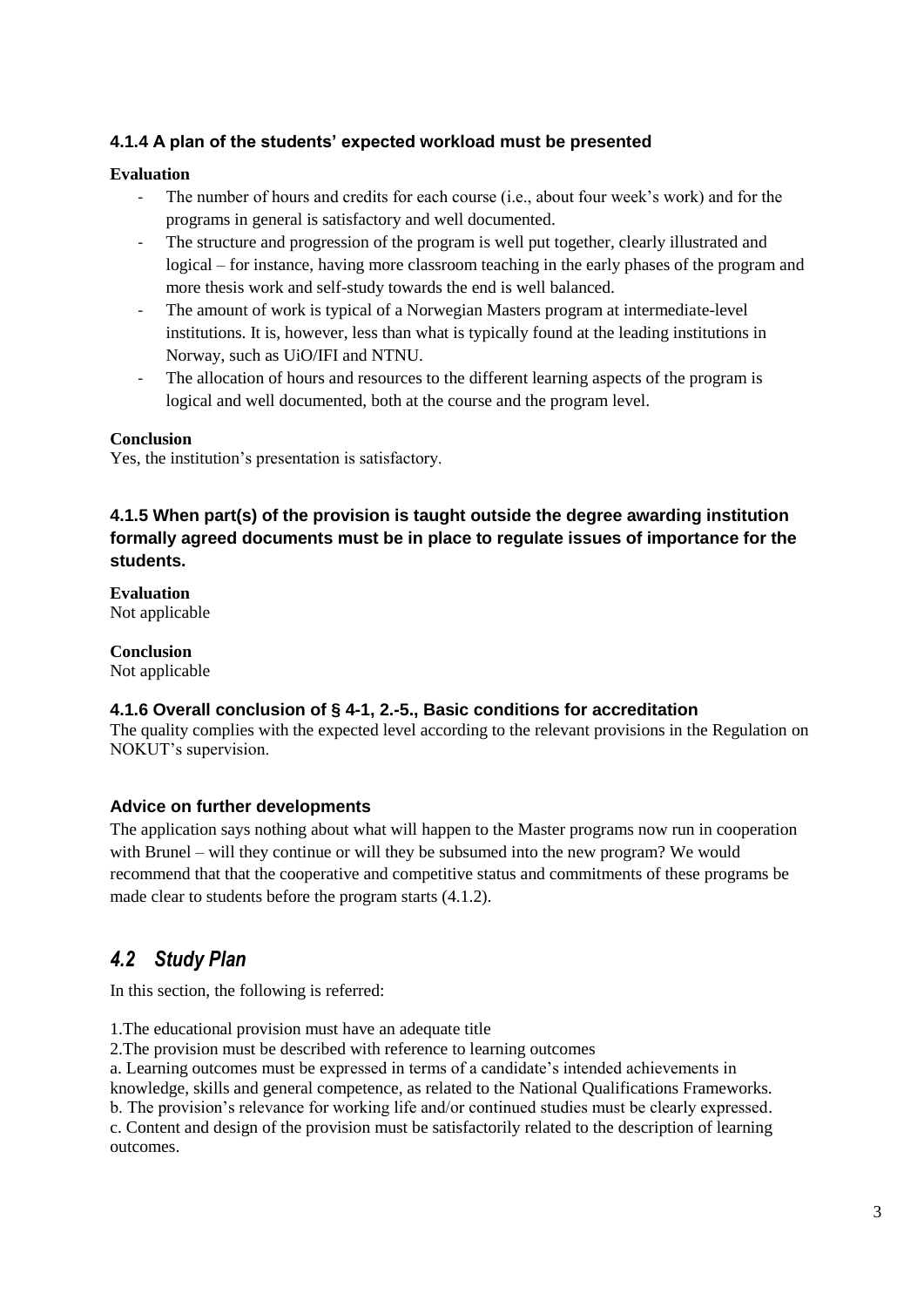d. Teaching and student work must be suited for the achievement of intended learning outcomes, as expressed in the plan.

e. Exams and other means of evaluation must be suited for the assessment of the students' attainment of intended learning outcomes, as expressed in the plan.

3. The provision must have satisfactory links to research and academic and/or artistic development work, adapted to its level, volume and other characteristics.

4. The provision must be attached to student exchange and internationalisation arrangements adapted to its level, volume and other characteristics.

## **4.2.1 The educational provision must have an adequate title**

#### **Evaluation**

- The program title is in line with similar programs at other institutions, both domestic and foreign.
- This is good for recognition purposes, but raises challenges in differentiation, particularly in a market where the number of similar educations is growing.
- The specialist titles, however, we feel are somewhat overreaching. We think the IS management and innovation specialization should be called just *IS Management*, and the Digital Business specialization should be called *Digital Business Systems*. In the first case, innovation theory and concepts form only a small part of the program, not sufficient to place Innovation in the title. In the second, the approach is driven, indeed defined, not from business areas, but from business applications (indeed, from terms set by the IT vendors themselves.)

#### **Conclusion**

Yes, the title of the provision is adequate

#### **4.2.2 The provision must be described with reference to learning outcomes**

**a. Learning outcomes must be expressed in terms of a candidate's intended achievements in knowledge, skills and general competence, as related to the National Qualifications Frameworks.**

#### **Learning outcomes as described in the application:**

#### **Overall learning outcomes:**

*Knowledge:* Candidates will have an advanced knowledge of information systems as a research field, in terms of theories, knowledge claims, research methods and professional standards. They will be able to apply this knowledge, and to reflect on how information systems contribute to business and societal aims.

*Skills:* Candidates will acquire practical skills in analysing complex IS problems, designing or recommending solutions, and in measuring and evaluating results. Candidates will also have strong skills in applying research methods and techniques.

*Competence:* Candidates will take responsibility for solving complex tasks and conducting a research project at a high standard in an organisation. This includes the ability to choose the appropriate research approach, to choose or develop a solution, to handle relationships ethically and professionally, and to evaluate and communicate the results in a systematic way.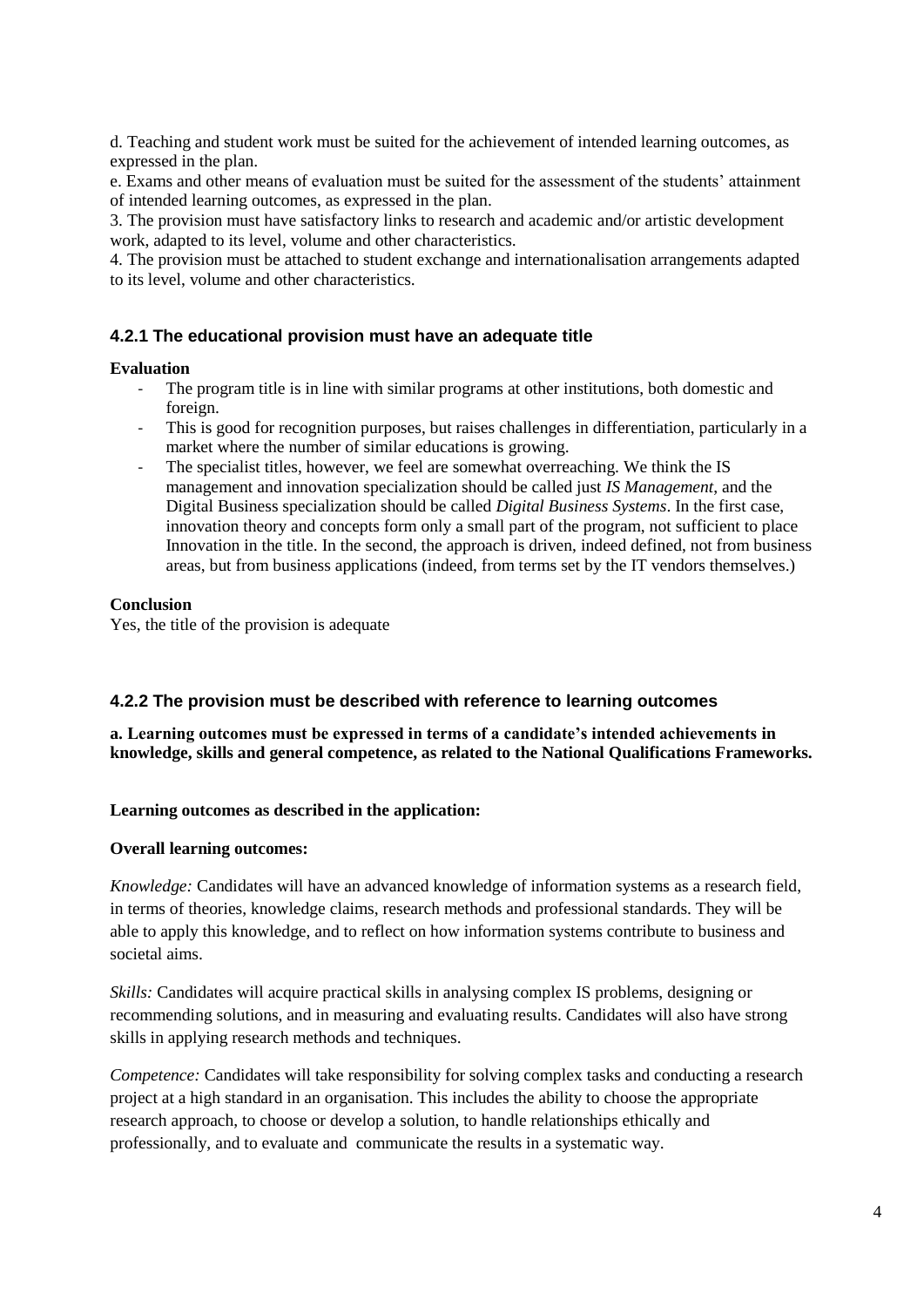#### **Learning outcomes for the specialisations:**

| <b>Specialisation</b>                | <b>Knowledge</b>                                                           | <b>Skills</b>                                                       | <b>Competence</b>                                                                                                         |
|--------------------------------------|----------------------------------------------------------------------------|---------------------------------------------------------------------|---------------------------------------------------------------------------------------------------------------------------|
| IS Manage-<br>ment and<br>Innovation | Describe and discuss key<br>theories on the role of IS in<br>organisations | Analyse a real business case<br>and assess alternative<br>solutions | Taking responsibility to<br>participate and contribute to<br>an IT strategy or innovation<br>process in an organisation   |
|                                      | Understand the role of IT in                                               | Critically evaluate IS                                              |                                                                                                                           |
|                                      | innovation processes                                                       | solutions                                                           | Assess results in relation to<br>IS innovation research, and<br>communicate findings in a<br>professional and ethical way |
| <b>Digital Business</b>              | Describe and discuss key                                                   | Configure and implement                                             | Taking responsibility to                                                                                                  |
|                                      | theories on how business<br>systems support value                          | key business systems                                                | participate and contribute to<br>the implementation of a                                                                  |
|                                      | creation in organisations                                                  | Critically evaluate business<br>systems solutions                   | business system in an<br>organisation                                                                                     |
|                                      | Understand the role of                                                     |                                                                     |                                                                                                                           |
|                                      | business systems in                                                        |                                                                     | Assess results in relation to                                                                                             |
|                                      | innovation                                                                 |                                                                     | digital business research,<br>and communicate findings in<br>a professional and ethical<br>way                            |

The learning outcomes for the specialisations are shown in this table.

#### **Evaluation**

The main evaluation here is based on page 7 in the application and on the description for each course. This is systematically done and clearly defined.

However, there are weaknesses in description of the overall, general skills. A frequent problem when hiring IS managers is that they have applied skills (i.e. technical and methodological competence) but lack communicative and integrative skills – the very skills necessary to communicate with business management and help align the use and organization of IT with business objectives. We miss a specifically integrative activity – such as, for instance, a capstone course geared towards solving realworld issues in a case teaching context – to pull things together and create a shared intellectual foundation both for the program and for the school.

Overall, however, we will complement the application authors on their diligent work to make sure the learning objectives match the criteria set forth by the Dept of Education.

#### **Conclusion**

Yes, learning outcomes are satisfactorily described.

#### **b. The provision's relevance for working life and/or continued studies must be clearly expressed.**

#### **Evaluation**

The competencies and skills acquired in this program are highly relevant for employement in the public and private sector.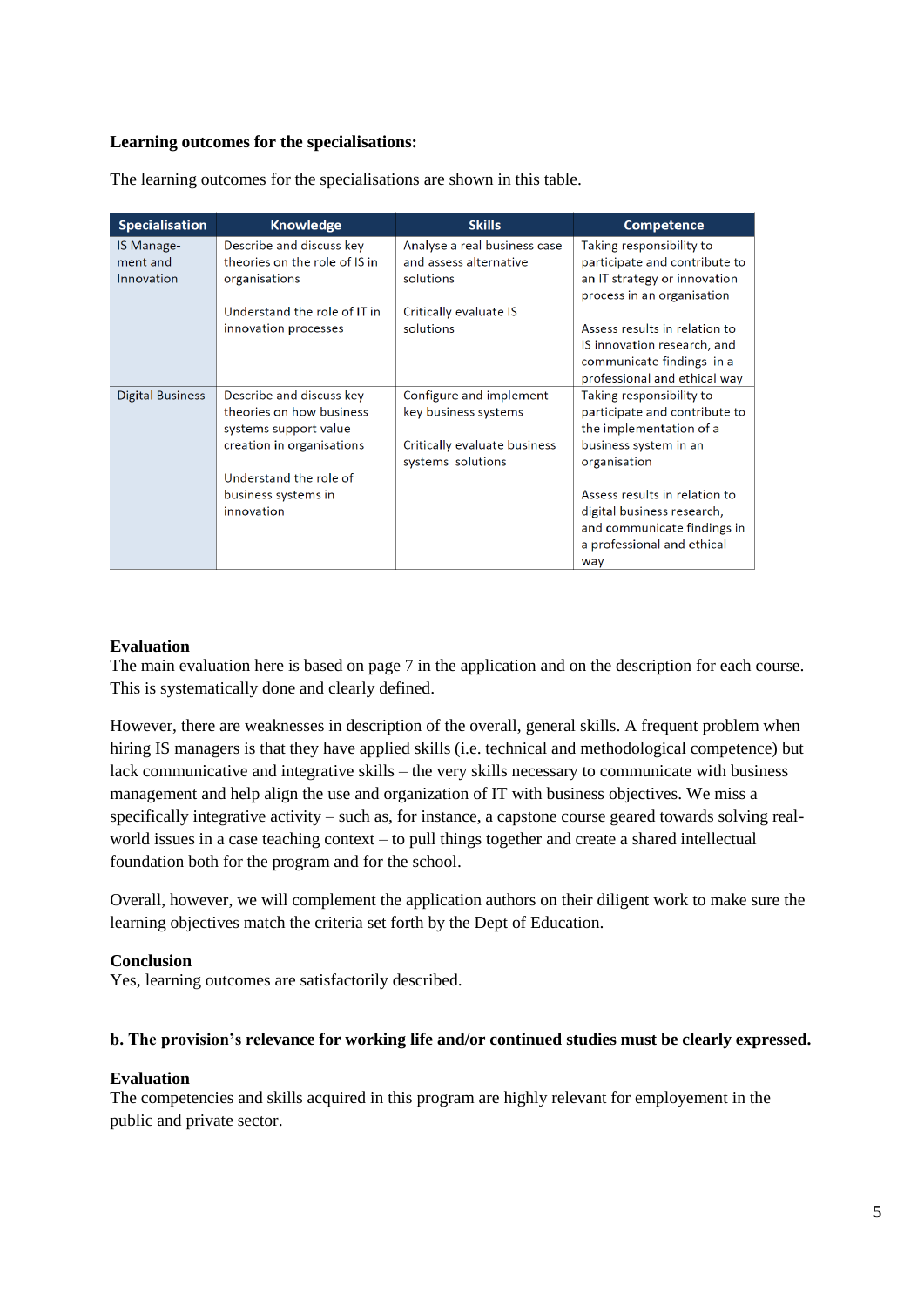The program satisfies the formal requirements for applying to a Ph.D. position in a Ph.d. education under the Bologna standard.

The program is, however, fairly broad and we would predict that students might have difficulty being accepted to more specific Ph.D. programs (for instance in innovation, business strategy or logistics).

#### **Conclusion**

Yes, the provision's relevance for working life and/or continued studies is clearly expressed.

## **c. Content and design of the provision must be satisfactorily related to the description of learning outcomes.**

#### **Evaluation**

Overall, the link between activities, evaluations and learning outcomes is relevant and well documented. There is variety in the activities and the evaluation forms, promising a student body with eclectic skills, possessing knowledge, skills and general competence.

The content of the compulsory, shared part of the program is relevant and well related to the learning outcomes as described in the plan. The committee will always have slight differences in what we would like to see in an individual course, but overall the content of the courses is relevant, up to date, and research-based.

The specializations are rather broad within the chosen areas – for instance, one might question whether "ERP and Supply Chain" is part of Digital Business or just infrastructure (largely, it is a question of how it is used, which again is dependent on the type of industry). The IS and Innovation specialization is, as previously mentioned, a little thin on innovation, both innovation theory and in innovation implementation processes in organizations. This is, however, an explicit choice since this is a fairly general Master's degree anchored in market need rather than research area, but we would like to see some attempts to address this issue  $-$  or, as mentioned before, an adjustment of the specialization titles.

## **Conclusion**

Yes, the provision's content and design is satisfactorily related to the description of learning outcomes.

#### **d. Teaching and student work must be suited for the achievement of intended learning outcomes, as expressed in the plan.**

## **Evaluation**

In general, the work and teaching methods make sense and are related to the learning outcomes and the nature of the education.

Given that this is a master program in IS and technology management, we wonder why there is little explicit use of new technologies in the courses. For instance, students could deliver papers written using Wikis or other sharing platforms, such as Google docs, use Youtube for video presentations, deliver documentation and reports in the form of web pages, and use social media for teaching and collaboration. We would encourage much more activity here, especially since the school is associated with institutions such as NKI which are recognized experts in this area.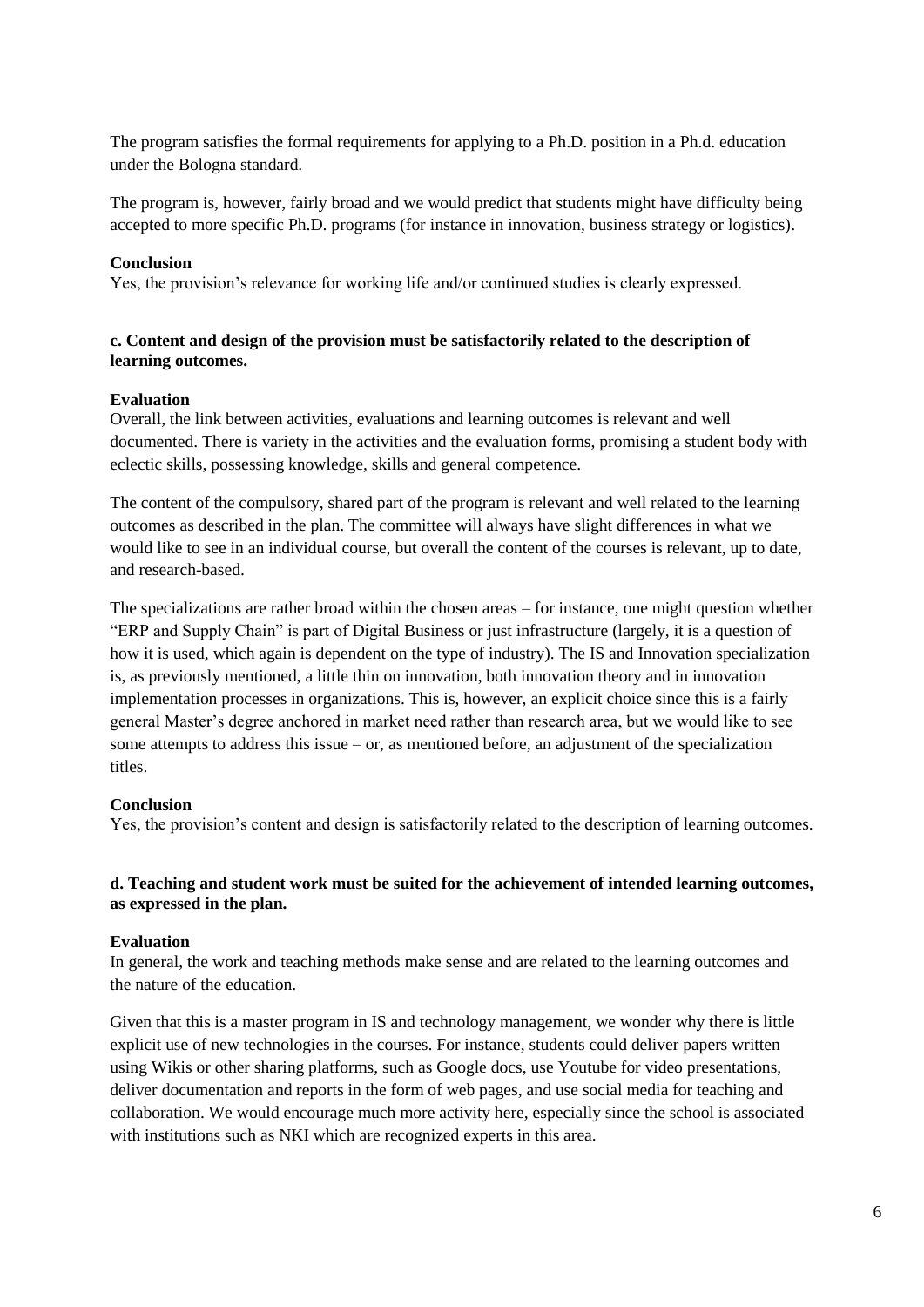There is little explicit use of distance-based learning and other technically based teaching forms. This is an area where the program can be better, and it might also help in making the international aspects of the program more concrete.

#### **Conclusion**

Yes, the teaching and student work is suited for the achievement of intended learning outcomes as expressed in the plan.

#### **e. Exams and other means of evaluation must be suited for the assessment of the students' attainment of intended learning outcomes, as expressed in the plan.**

#### **Evaluation**

Overall, the evaluation forms make sense and are well related to the learning outcomes. We would, however, strongly recommend that classroom participation be an explicit evaluation criterion, with a focus on participation in discussions. This is particularly important least in some of the more management and systems development oriented courses, such as Consulting and Leadership, IT Governance, and Agile Project Management. A persistent problem in IS management is the gap in communications between business and IT managers – and making this an integrated part of teaching and evaluations would help address this issue (and, incidentally, would make for a great marketing point – here, students can learn to bridge one of the most important source of conflicts in business management.)

#### **Conclusion**

Yes, exams and other means of evaluation are suited for the assessment of the students' attainment of intended learning outcomes as expressed in the plan.

## **4.2.3 The provision must have satisfactory links to research and academic and/or artistic development work, adapted to its level, volume and other characteristics.**

#### **Evaluation**

The choice of literature in each course is relevant and largely research-based, with a mix of books giving the basic theory and articles giving more specialized or advanced concepts

The area as such is practically oriented, which means that the research literature is a good basis for practice, and often contains practical examples.

We would recommend that the research methods course be moved from the third semester to the second, both to put research methods in before students start to evaluate thesis topics, and also to underscore that research methods is not only something that is relevant to the dissertation, but also something that has relevance for investigations in general and evaluation of research-based theory for practical applications.

The program plan and the course descriptions do not specify clearly the degree to which the courses are anchored in practical experience in a company or public organization. We would recommend that at some of the courses have an explicit coupling to external organizations.

#### **Conclusion**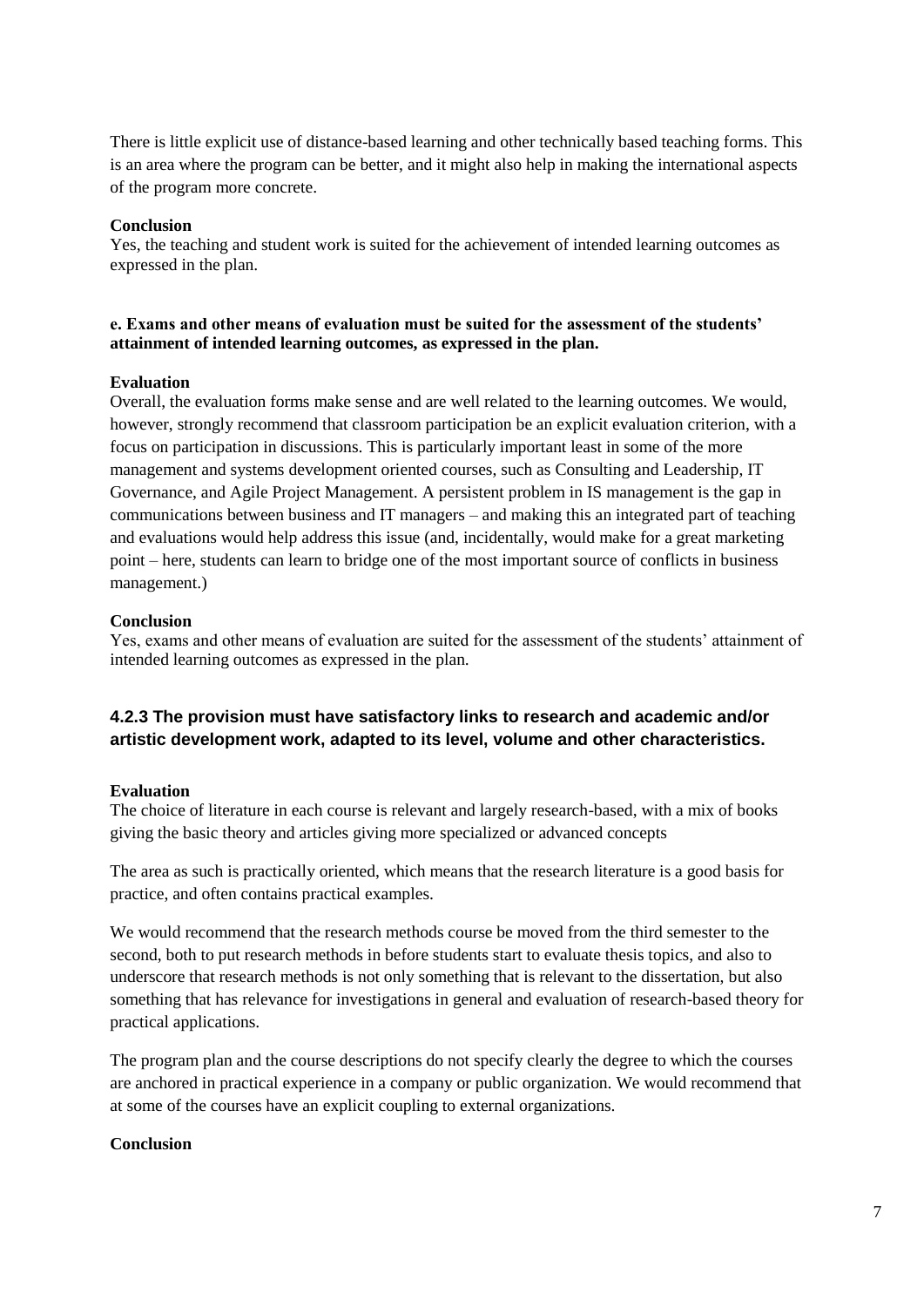Yes, the provision has satisfactory links to research and academic and/or artistic development work, adapted to its level, volume and other characteristics.

## **4.2.4 The provision must be attached to student exchange and internationalisation arrangements adapted to its level, volume and other characteristics.**

#### **Evaluation**

There is internationalization in that all literature and course descriptions (and, by extension, teaching language) is in English.

There exists a memorandum between Brunel and NITH stating the aims, objectives and duration of the understanding. It does not include clarifications of roles, responsibilities, sharing and ownership of resources. It is not clear how this collaboration is integrated or even relevant for this program.

There is an agreement about recruitment of Ph.D. students from NITH to The University of Agder. Again, it is not clearly specified how this agreement is relevant or integrated to this program.

The same applies to the Kaunas agreement on international cooperation.

#### **Conclusion**

Yes, the provision has systems for student exchange and internationalisation arrangements adapted to its level, volume and other characteristics.

#### **4.2.5 Overall conclusion for § 4-2, Study plan**

The quality of the study plan complies with the expected level required in the Regulation on The quality of the study plan complies with the expected level required in the Regulation on NOKUT's supervision.

#### **Advice on further developments:**

We choose to not disqualify based on this criterion, but would like to underscore that we see the name chance of the specializations as important (4.2.1).

Try to create a capstone course, if possible with direct involvement by companies representative of those you expect your students to be employed in (4.2.2).

Emphasize the differences between writing and communicating in an academic and business context, and make sure that the students are trained and evaluated in both – for instance by making sure that the course evaluations include both academic and business writing (if not in each course, at least with a sufficient proportion of each in the program as a whole) (4.2.2).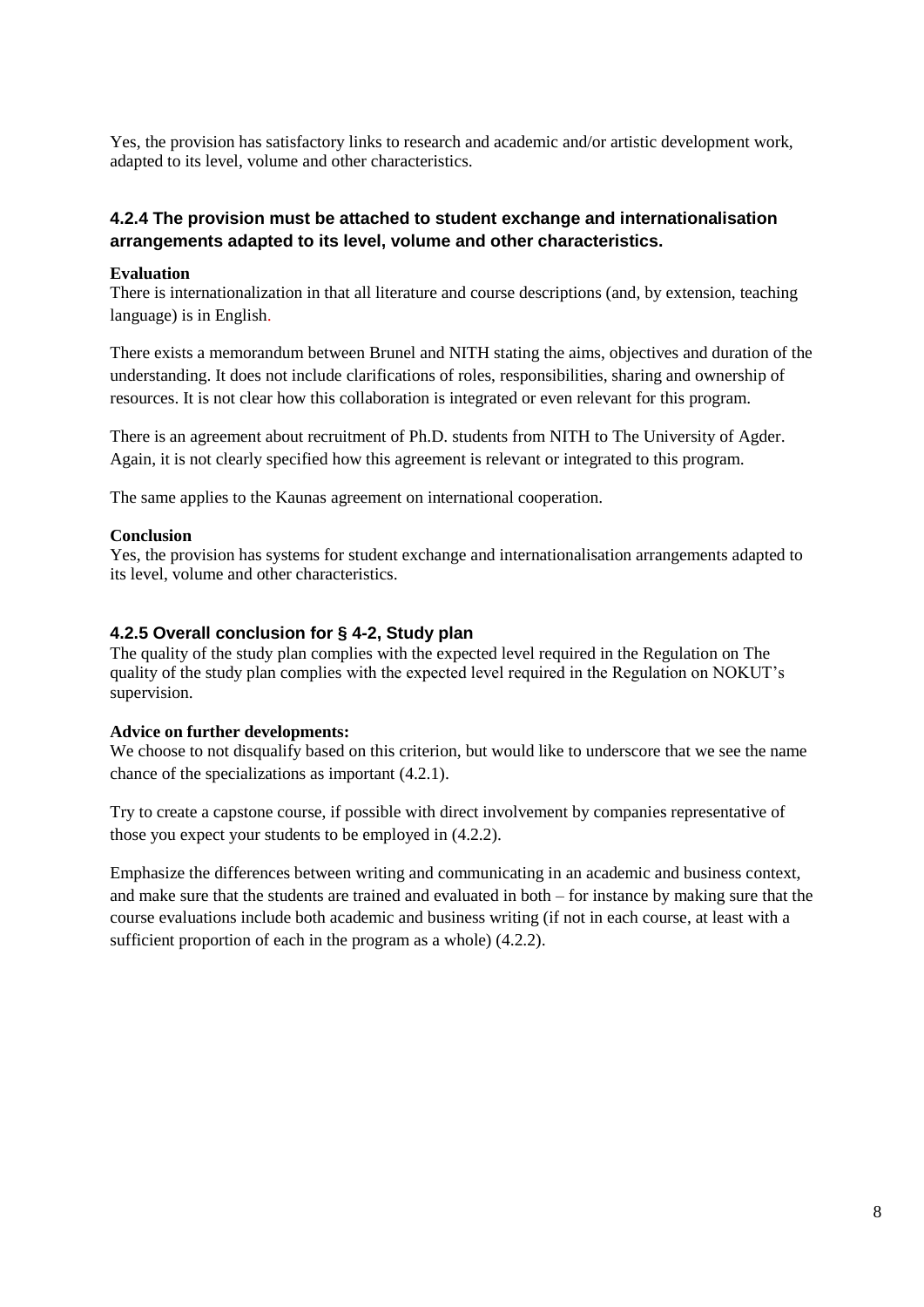## <span id="page-12-0"></span>*4.3 Discipline community/-ies attached to the provision*

## **4.3.1 The composition, size and collective competence of the relevant discipline community/-ies must be adapted to the provision as the plan describes it and adequate for the conduct of relevant research and development work.**

#### **Evaluation**

As a school, NITH is young in research terms, and this program its first at the Master level.

The research environment and background of the faculty is very relevant to the program.

The team as a whole has good research productivity, write both together and with faculty at other institutions, and play a central part in IT research in Norway

The team has, both collectively and as individuals, contributed to furthering IT knowledge in Norway.

## **Conclusion**

Yes, the composition, size and collective competence of the discipline community is adapted to the provision as described in the plan, and deemed adequate for the conduct of relevant research and development work.

## **4.3.2 At least 50 per cent of the academic FTEs allotted to the provision must be members of the institution's own academic staff. Of these, professors (full or associate) must be represented among those who teach the core elements of the provision.**

<span id="page-12-1"></span>For the different cycles specific demands apply:

a. For first cycle provisions at least 20 per cent of the relevant discipline community/-ies must have competence as professors (full or associate).

b. For second cycle provisions, at least 10 per cent of the relevant discipline community/-ies must be full professors, and an additional 40 per cent associate professors.

c. For third cycle provisions, PhD or stipend programme for artistic development work, at least 50 per cent of the relevant discipline community/-ies must be full professors, and the rest associate professors.

## **Evaluation**

The main courses are taught by the faculty responsible for the program, who all are adequately qualified to teach them.

## **Conclusion**

Yes, we conclude that this criterion is fulfilled.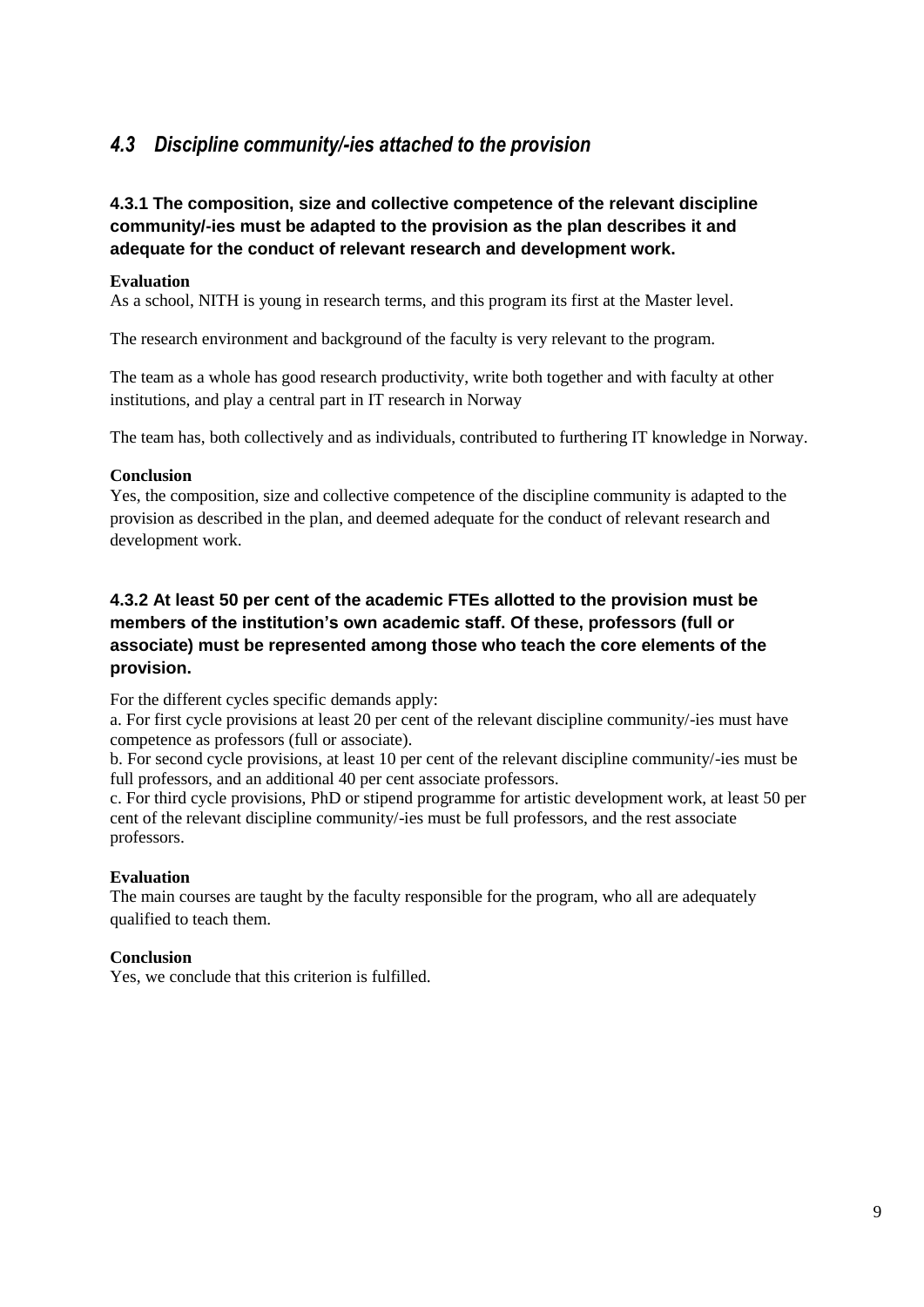## **4.3.3 The discipline community/-ies must be active in research and/or development work.**

#### **b. For the second cycle, documented results at a high level of quality.**

#### **Evaluation**

The teaching staff of the master education is active in research and publishes their work in journals and conferences. This is clearly documented both for each teacher and for the research group as a whole. There are also research and publications that relate to both of the two specializations as well as the education on a general level.

The journal publications for the research group as a whole are between 2-11 for the last 5 years,, with a clear increase since 2009.

Considering the increase in publications the last two and a half years, 20 journal publications between 2009-2011, we consider this OK.

#### **Conclusion**

Yes, we conclude that this criterion is fulfilled.

## **4.3.4 The discipline community/-ies must participate actively in relevant national and international networks and collaborative arrangements/projects**

## **Evaluation**

There exists a memorandum of understanding between Brunel and NITH intended to promote cooperation in the form of 1) research collaboration; 2) exchange of staff, scholars, and students; cooperative seminars, 3) workshops and other academic meetings. It does not include clarifications of roles, responsibilities, sharing and ownership of resources. The memorandum is, however, directed to collaboration on university level, not program level. Since all programs at NITH focus on IT and IS this collaboration is most certain relevant for the program under assessment, but, the document does not specify how this collaboration is integrated or relevant for this particular program.

NITH also has three ERASMUS agreements signed.There is an agreement about recruitment of Ph.D. students from NITH to Agder. Again, it is not clearly specified how this agreement is relevant or integrated to this particular program.The same applies to the Kaunas agreement on international cooperation.

## **Conclusion**

Yes, the discipline community participates actively in relevant national and international networks and collaborative arrangements/projects.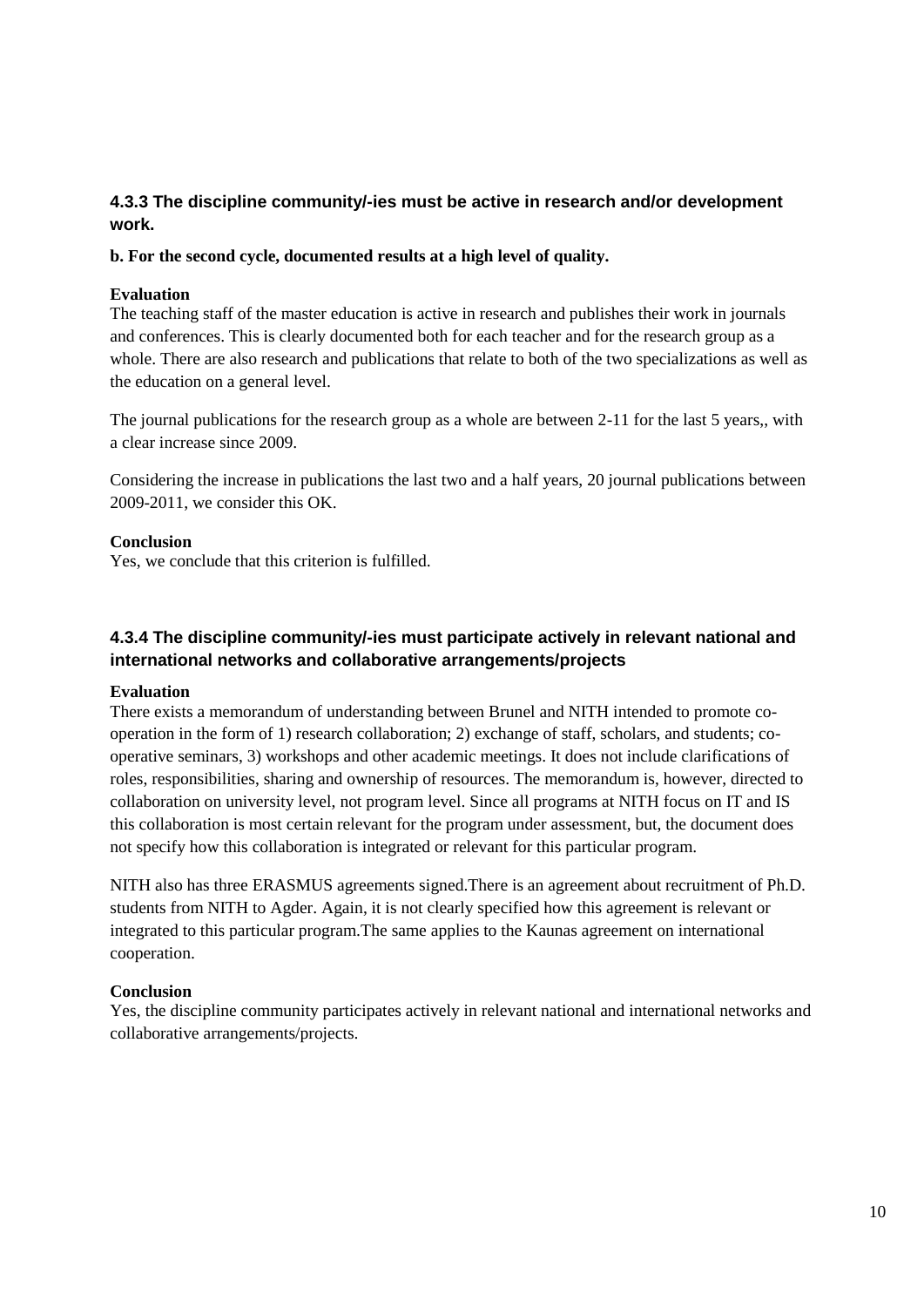## **4.3.5 For provision with vocational practice/internship arrangements, the discipline community/-ies and the practice supervisors must have relevant experience from the practice field.**

## **Evaluation**

Not applicable

## **Conclusion**

Not applicable

## **4.3.6 Overall conclusion of § 4-3 Discipline community/-ies attached to the provision**

The quality complies with the expected level according to the requirements in the Regulation on NOKUT's supervision.

## **Advice on further developments**

It is important that the whole research group is active in journal publications to some degree in order to secure the publication quantity and quality in the future (4.3.3).

The integration and relevance of the different collaboration agreements should be made more explicit (4.3.4).

## <span id="page-14-0"></span>*4.4 Support functions and infrastructure*

## **3.4.1 The institution must have rooms, library services, administrative and technical services, ICT resources and working conditions for their students that are satisfactory and adapted to the provision as described in the study plan and the number of enrolled students.**

## **Evaluation**

The locales are very central in Oslo, comprising about 4000 m2, of which about 200m2 are set aside for the Master program. The space seems adequate for a program of up to 40-50 students. We assume there are other classrooms and facilities available, though not set specifically aside for the Master program.

Library and computer facilities seem adequate – since students are required to have their own laptops, the need for dedicated computer rooms and a physical library will probably decrease over time.

The library resources are relevant, particularly the electronic ones.

Use of the LMS It's Learning is standard in Norway for both secondary and tertiary education.

## **Conclusion**

The quality complies with the expected level according to the requirements in the Regulation on NOKUT's supervision.

## **Advice on further developments:**

The proposal does not say anything about what kind of software the students are supposed to have on their own computers, nor about standards beyond having a laptop. Given the nature of the school, the program and the students, we assume this to be in order.